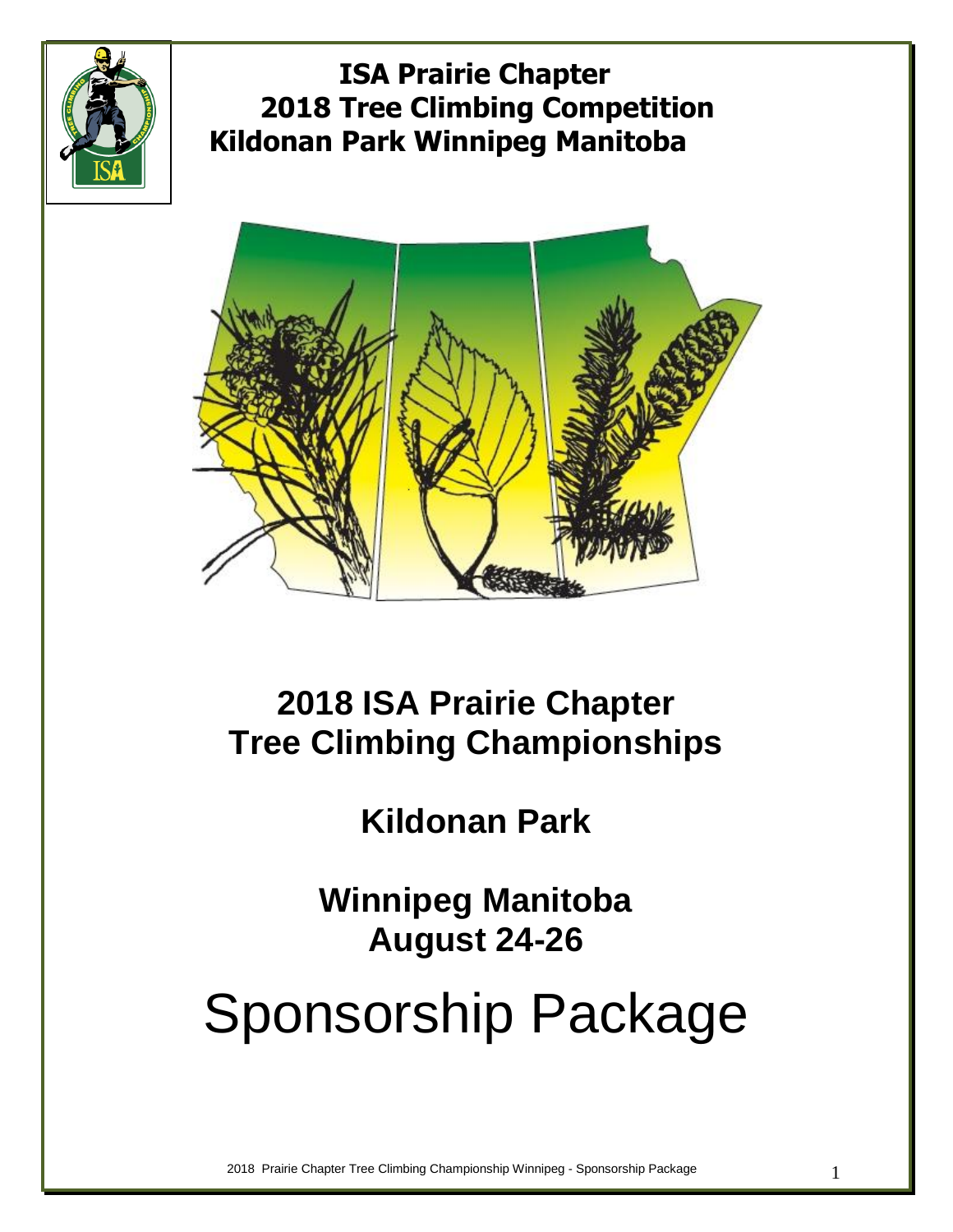

#### **About the Prairie Chapter and this Event**

The International Society of Arboriculture - Prairie Chapter is the premier tree care organization in Western Canada, east of the Rockies. From the prairies to the peaks, we are servicing the needs of over three hundred and fifty members.

Geographically speaking, the Prairie Chapter is one of the largest chapters in this world wide organization and, we are the main provider for professional educational opportunities and the best forum for networking arborists in Manitoba, Saskatchewan and Alberta.

We hold an annual conference and an annual tree climbing competition that brings together the best professional tree service providers in private practice and the utility sector, as well as municipal arborists from all the major cities and towns in the Prairies.

If you need to reach our members to market your products or services, there is no better way than to become a sponsor at this event!

Thank you for considering this sponsorship opportunity for this exciting event.

#### **Please find included in this package:**

- **•** Sponsorship Pledge Form
- **•** Sponsorship Opportunities
- **Terms and Conditions**

Yours truly,

Keith Anderson, Executive Director of the ISA Prairie Chapter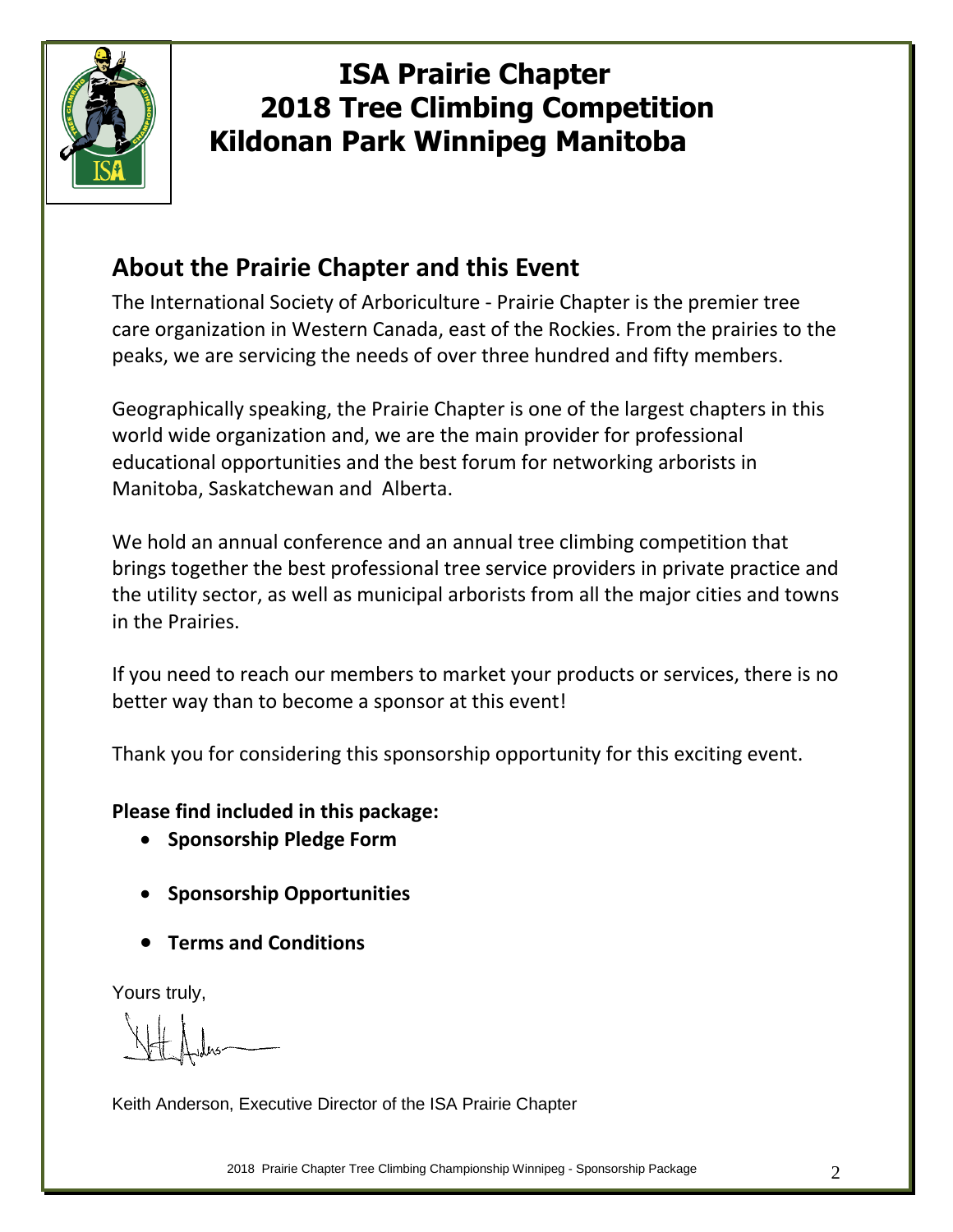

## Sponsorship Pledge Form

Please select the sponsorship category you are choosing below.

| <b>Sponsorship opportunities</b> (these items are first come first served)                                                      |  |                                                                                                                                                                                                   |  |              |                                                                                                                                                                                                                                |  |  |  |
|---------------------------------------------------------------------------------------------------------------------------------|--|---------------------------------------------------------------------------------------------------------------------------------------------------------------------------------------------------|--|--------------|--------------------------------------------------------------------------------------------------------------------------------------------------------------------------------------------------------------------------------|--|--|--|
| П.<br>П.<br>П.<br>П.                                                                                                            |  | <b>□ Continuous Sponsor</b><br>Master's Challenge<br>□ TCC Event Sponsor<br>TCC Event Co Sponsor \$500<br>Open (TCC expenses) \$500<br>Gifts in Kind - or prize donation (please list the item(s) |  | \$1,500      | \$2,500 per year for at least 5 consecutive years.                                                                                                                                                                             |  |  |  |
| 1                                                                                                                               |  |                                                                                                                                                                                                   |  |              |                                                                                                                                                                                                                                |  |  |  |
| $\overline{2}$<br>3                                                                                                             |  | <u> 1980 - Jan Sterling von de Barbara (</u>                                                                                                                                                      |  |              |                                                                                                                                                                                                                                |  |  |  |
| <b>NAME:</b><br><b>COMPANY:</b><br><b>ADDRESS:</b>                                                                              |  |                                                                                                                                                                                                   |  |              |                                                                                                                                                                                                                                |  |  |  |
| CITY:                                                                                                                           |  |                                                                                                                                                                                                   |  | <b>Prov:</b> | <b>Postal Code:</b>                                                                                                                                                                                                            |  |  |  |
| <b>PHONE:</b><br><b>EMAIL:</b>                                                                                                  |  | (h)                                                                                                                                                                                               |  | (w)          | (fax)                                                                                                                                                                                                                          |  |  |  |
|                                                                                                                                 |  | <b>PAYMENT: DICHEQUE</b>                                                                                                                                                                          |  | $\Box$ MC    | $\Box$ VISA                                                                                                                                                                                                                    |  |  |  |
| □ Cheque enclosed                                                                                                               |  |                                                                                                                                                                                                   |  |              |                                                                                                                                                                                                                                |  |  |  |
|                                                                                                                                 |  | CARDH                                                                                                                                                                                             |  |              | EXP: The contract of the contract of the contract of the contract of the contract of the contract of the contract of the contract of the contract of the contract of the contract of the contract of the contract of the contr |  |  |  |
|                                                                                                                                 |  |                                                                                                                                                                                                   |  |              |                                                                                                                                                                                                                                |  |  |  |
| Email to: Pledge with credit card payment please call: 1-866-550-7464<br>Pledge with cheque payment out to: ISA Prairie Chapter |  |                                                                                                                                                                                                   |  |              |                                                                                                                                                                                                                                |  |  |  |
|                                                                                                                                 |  | <b>Mail To: ISA Prairie Chapter</b><br>Att: Keith Anderson - Executive Director<br><b>C/O Box 757</b>                                                                                             |  |              | North Battleford SK. S9A 2Y9 Email: office@isaprairie.com                                                                                                                                                                      |  |  |  |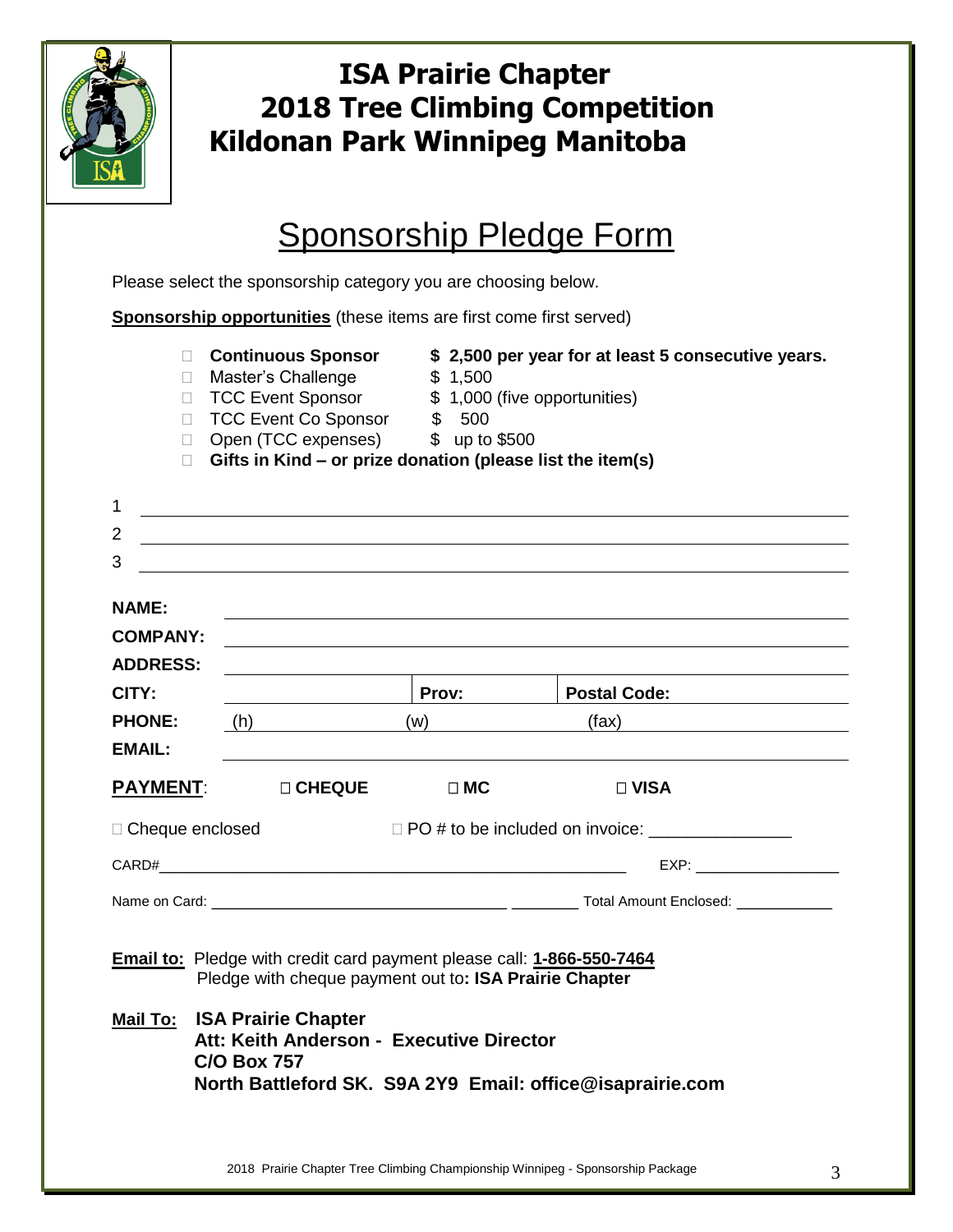

# Sponsorship Opportunities

#### **CONTINUOUS SPONSORSHIP TCC**

#### **\$2500.00 each year, starting in 2018 and continuing to a specified year and not less than five continuous years, not including gifts-in-kind.**

**Highlight benefits** at the Continuous level include the choice of sponsoring either the:

- Master's Challenge at each TCC sponsored
- Any event of choice at each TCC sponsored and Saturday Supper
- Your logo on competition shirts.

#### **List of additional Benefits:**

- To be named and recognized as Continuous Sponsor of the ISA Prairie Chapter TCC and continuing until specified date.
- Inclusion in the sponsors page with top billing in the Prairie Arborist Publication as a Continuous Sponsor of the ISA Prairie Chapter TCC.
- Corporate name and logo and hotlink to your website from the Prairie Chapter's Webpage.
- Opportunity to display company equipment

# **TCC SPONSOR**

This is a great opportunity for exposure to a large sector of the arborist industry at a fun and entertaining event.

| $\bullet$ | <b>Ascent Event</b>              | \$1000 |
|-----------|----------------------------------|--------|
| $\bullet$ | <b>Aerial Rescue</b>             | \$1000 |
| $\bullet$ | <b>Belayed Speed Climb</b>       | \$1000 |
| $\bullet$ | <b>Throwline</b>                 | \$1000 |
| $\bullet$ | <b>Work Climb</b>                | \$1000 |
| $\bullet$ | <b>Climbing Event Co sponsor</b> | \$ 500 |
| $\bullet$ | <b>Masters Challenge</b>         | \$1500 |
| $\bullet$ | <b>Friday pizza Supper</b>       | S 500  |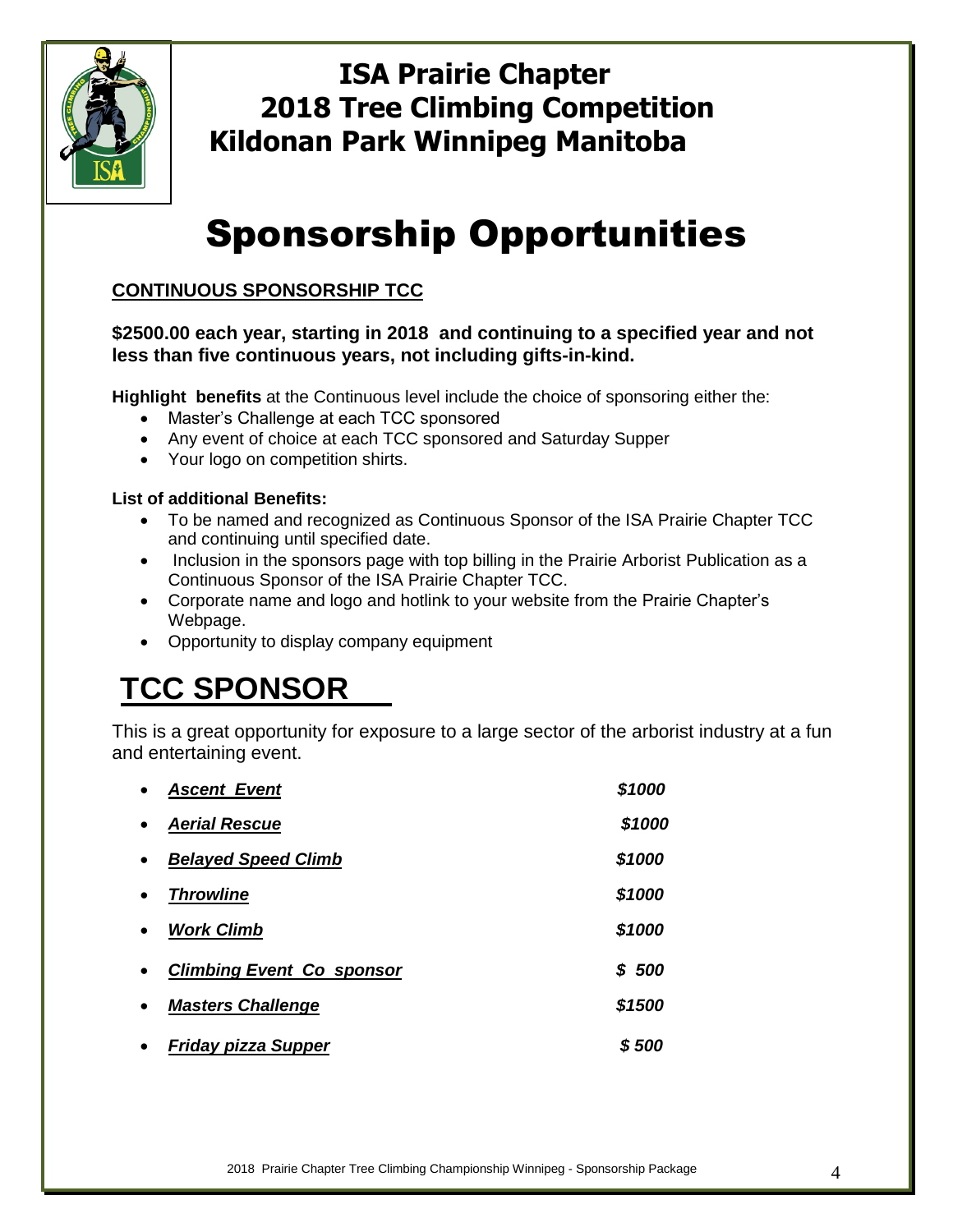

*Sponsorship opportunities continued……….*

| $\bullet$ | <b>Saturday Continental Breakfast</b> | \$500  |
|-----------|---------------------------------------|--------|
| $\bullet$ | <b>Saturday lunch</b>                 | \$500  |
| $\bullet$ | <b>Saturday BBQ and Suds</b>          | \$1000 |
| $\bullet$ | <b>Sunday Continental Breakfast</b>   | \$500  |

**Terms and Conditions:** for sponsor/suppliers wishing to display equipment and/or goods at the TCC site. Outdoor booth spaces are free of charge to sponsors of minimum \$500 cash or in-kind (prize donation) equivalent.

- **1.** Management (ISA Prairie Board of Directors) reserves the right to reject or prohibit exhibits/displays, or exhibitors whom, management considers do not align with the goals and objectives of the ISA Prairie Chapter. Exhibitor agrees to abide by all rules required by management, and that management shall have the final decision in the implementation of any rules and regulations deemed necessary prior to the event.
- **2.** Exhibit/display space may not be transferred or sublet without the written permission of management.
- **3.** Exhibits/display must be wholly contained within the exhibit space. Sales activity, demonstration and distribution of any printed matter, souvenirs or any other materials shall be confined to exhibitor's booth.
- **4.** In the event that an exhibitor/sponsor fails to make all payments at the time appointed herein, all rights of the exhibitor/sponsor shall cease and terminate. Any and all payments on account hereof prior to said time may be retained by Management as liquidated damages and as penalty, and Management my rent the space to other exhibitors.
- **5.** Exhibitors are not permitted to supply or sell food or beverages within the exhibit space without written permission from management.
- **6.** The exhibitor/sponsor shall not conduct themselves or operate any equipment at a level of sound that is determined at the sole discretion of management to be detrimental to the welfare of the event.
- **7.** The exhibitor/sponsor agrees that no display may be dismantled or goods removed during the event. The display must remain intact until the end of each day unless written permission of management to dismantle early is received. Exhibitor also agrees to remove their exhibit, equipment and apparatus in a timely fashion and agrees to pay any and all additional costs as may be incurred.